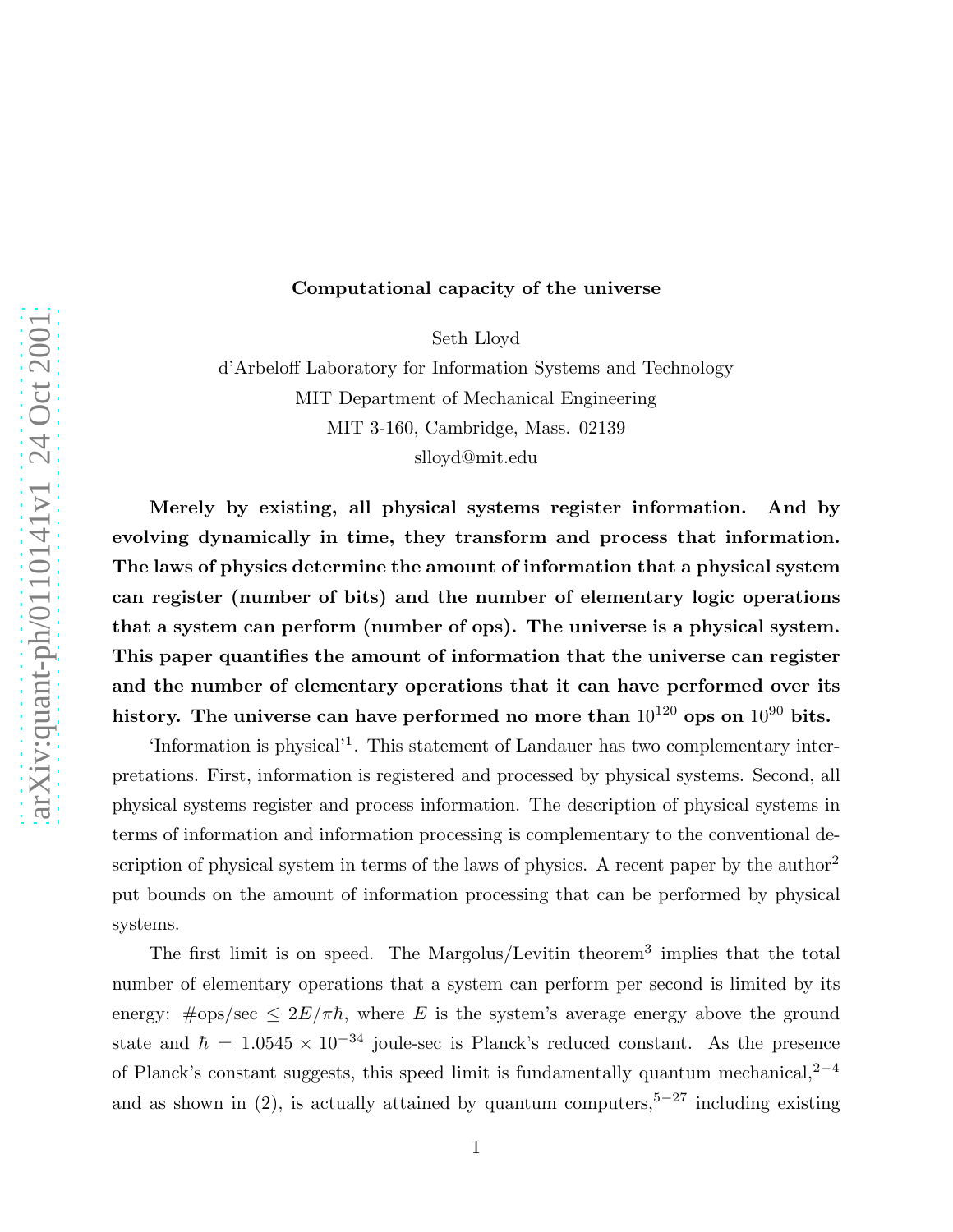devices.15,16,21,23−<sup>27</sup>

The second limit is on memory space. The total number of bits available for a system to process is limited by its entropy: #bits  $\leq S/k_B \ln 2$ , where S is the system's thermodynamic entropy and  $k_B = 1.38 \times 10^{-23}$  joule/K is Boltzmann's constant.<sup>2</sup> This limit, too, is attained by existing quantum computers, which store one bit of information per nuclear spin or photon polarization state.

The speed at which information can be moved from place to place is limited by the speed of light,  $c = 2.98 \times 10^8$  meters/sec. This limit can be combined with the first two to limit the input/output rate of computational systems.<sup>2</sup> The maximum rate at which information can be moved in and out of a system with size R is  $\approx cS/k_B R$  (attained by taking all the information  $S/k_B \ln 2$  in the system and moving it outward at the speed of light). The ratio between the maximum rate of information processing (ops/sec) and the input/output rate (bits in/out per second) is  $\approx k_B E R/\hbar c S$ , a quantity shown by Bekenstein to be  $\geq 1/2\pi$ , with equality attained for black holes.<sup>28−30</sup>

Here, these three limits are applied to calculate the information processing capacity of the universe. In particular, I calculate both the total number of bits available in the universe for computation, and the the number of elementary logical operations that can have been performed on those bits since the universe began. Perhaps not surprisingly, the total number of bits ( $\approx 10^{90}$  in matter,  $\approx 10^{120}$  if gravitation is taken into account) and ops ( $\approx 10^{120}$ ) turn out to be simple polynomials in the fundamental constants of nature, Planck's constant  $\hbar$ , the speed of light c and the gravitational constant  $G = 6.673 \times 10^{-11}$  $meters<sup>3</sup>/kilogram sec<sup>2</sup>, together with the current age of the universe. These numbers of$ ops and bits can be interpreted in three distinct ways:

- 1. They give upper bounds to the amount of computation that can have been performed by all the matter in the universe since the universe began.
- 2. They give lower bounds to the number of ops and bits required to simulate the entire universe on a quantum computer.
- 3. If one chooses to regard the universe as performing a computation, these numbers give the numbers of ops and bits in that computation.

The first two interpretations are straightforward: even if all the matter in the universe were organized in a computer, that computer could not register more information or perform more elementary logical operations than calculated here. Similarly, a quantum computer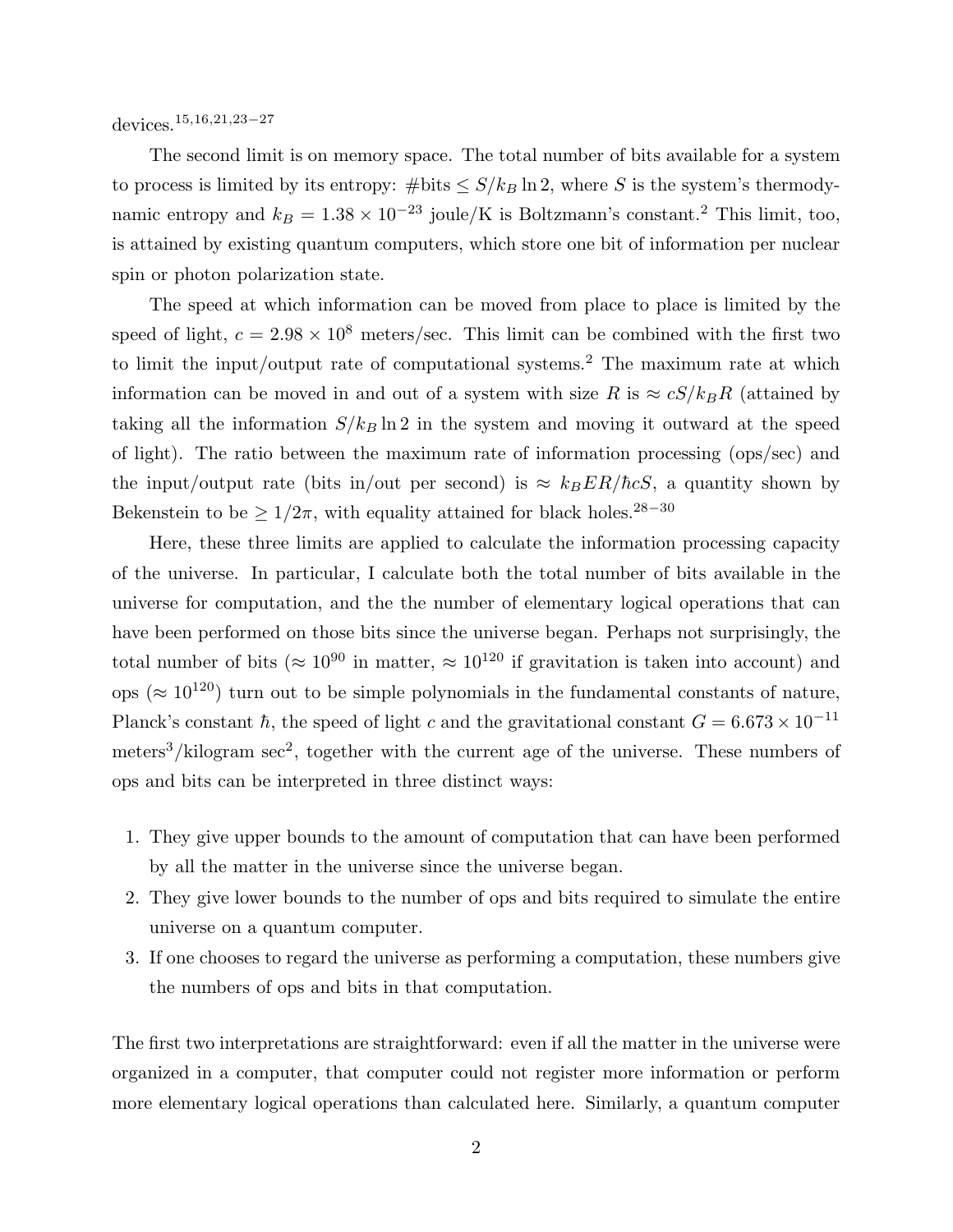that accurately simulates the time evolution of the universe requires at least this number of bits and must perform at least this number of operations.<sup>18</sup>−<sup>20</sup> The third interpretation is potentially more controversial.<sup>31</sup> It is well established that all degrees of freedom can be taken to register information and all physical dynamics transforms that information: every nuclear spin can be thought of as registering a bit, and when the spin flips from clockwise to counterclockwise, the bit flips. Similarly, it is known that fundamental interactions between elementary particles allow the performance of quantum logic operations.<sup>12</sup>−<sup>16</sup> According to the third interpretation, every particle in the universe registers one or more bits, and every time those particles interact, they perform one or more elementary operations. These interpretations will be discussed in greater detail below.

Now let us calculate the computational capacity of the universe. For clarity of exposition, the calculation will not explicitly keep track of factors of  $1/2, \pi$ , etc., that only affect the final results by an order of magnitude or so (i.e., a factor of  $2\pi$  will be ignored; a factor of  $(2\pi)^6$  will not be). The expression  $\approx$  will be used to indicate equality to within such factors. In other words,  $X \approx Y$  is equivalent to  $\log X = \log Y + O(1)$ .

To calculate the number of bits available and the number of ops that can have been performed over the history of the universe requires a model of that history. The standard big-bang model will be used here.<sup>32</sup> In this model the universe began  $\approx 10^{10}$  years ago in what resembled a large explosion (the big bang). Since the big bang, the universe has expanded to its current size. The big bang model successfully explains a number of features of the current universe, such as its ongoing expansion and the existence of the microwave background. Discussions of the amount of computation that can have been performed in the pre-big bang universe are necessarily speculative: the well-established inflationary scenario will be used to investigate computation in this regime.<sup>33–34</sup>

For most of its history, the universe has been matter-dominated – most of the energy is in the form of matter. As will be seen below, most of the computation that can have taken place in the universe occurred during the matter-dominated phase. Accordingly, begin with the computational capacity of the matter-dominated universe, and then work back through the radiation-dominated and inflationary universe.

#### 1. Number of ops

First, investigate the number of elementary logic operations that can have been performed. As noted above, the maximum number of operations per second that can be performed by a physical system is proportional to its energy. This result follows from the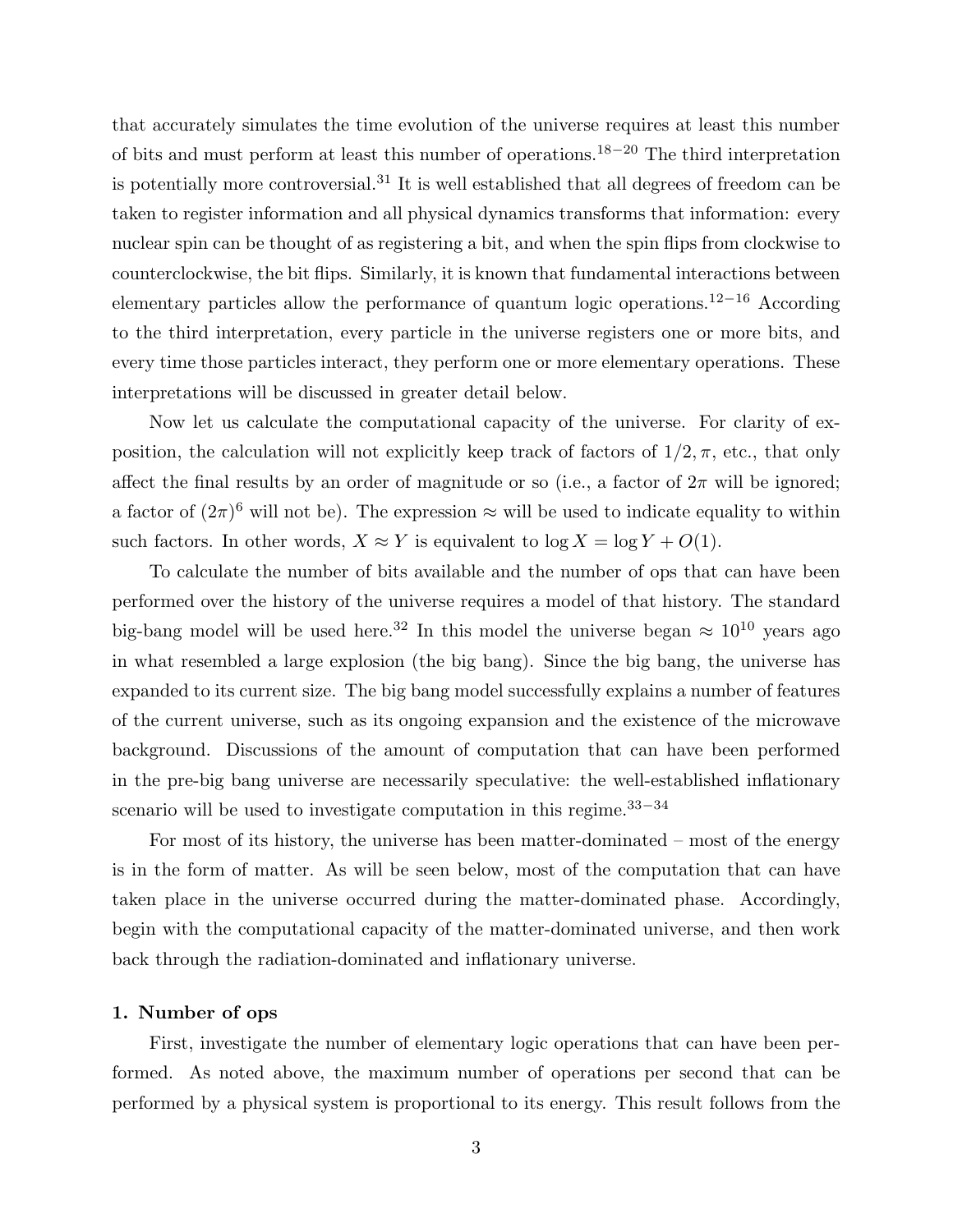Margolus-Levitin theorem, which states that the minimum time required for a physical system to move from one state to an orthogonal state is given by  $\Delta t = \pi \hbar/2E$ , where E is the average energy of the system above its ground state.<sup>3</sup>

The Margolus-Levitin theorem is a mathematical expression of the familiar fact that energy must be invested to change a system such as a quantum bit from one state to another. As an example, consider the process of flipping a bit in an NMR quantum computer. In NMR quantum computing, each nuclear spin in a molecule registers a quantum bit, with spin up identified with 0 and spin down identified with 1. To flip a quantum bit, apply a magnetic field. The spin precesses about the magnetic field: when the spin has precessed by an angle  $\pi$ , the state was spin up has become spin down and *vice versa*. In terms of bits, 0 has become 1 and 1 has become 0: flipping the spin flips the bit. It is straightforward to verify that the spin/bit flipping process takes place in time  $\Delta t = \pi \hbar/2E = \pi/\omega_L$ , where E is the average energy of the spin's interaction with the magnetic field and  $\omega_L$  is the spin's Larmor frequency. Two-qubit quantum logic operations obey the same bound, with  $E$  the average energy of interaction between the qubits. Note that while energy must be invested in the spin-field interaction to flip the bit, it need not be dissipated.

The Margolus-Levitin bound also holds for performing many logic operations in parallel. If energy  $E$  is divided up among N quantum logic gates, each gate operates N times more slowly than a single logic gate operating with energy  $E$ , but the maximum total number of operations per second remains the same.

Now apply these results to the universe as a whole. In the matter-dominated universe, the energy within a co-moving volume is approximately equal to the energy of the matter within that volume and remains approximately constant over time. (A co-moving volume is one that is at rest with respect to the microwave background, and that expands as the universe expands.) Since the energy remains constant, the number of ops per second that can be performed by the matter in a co-moving volume remains constant as well. The total volume of the universe within the particle horizon is  $\approx c^3 t^3$ , where t is the age of the universe. The particle horizon is the boundary between the part of the universe about which we could have obtained information over the course of the history of the universe and the part about which we could not. In fact, the horizon is currently somewhat further than ct away, due to the ongoing expansion of the universe, but in keeping with the approximation convention adopted above we will ignore this factor along with additional geometric factors in estimating the current volume of the universe.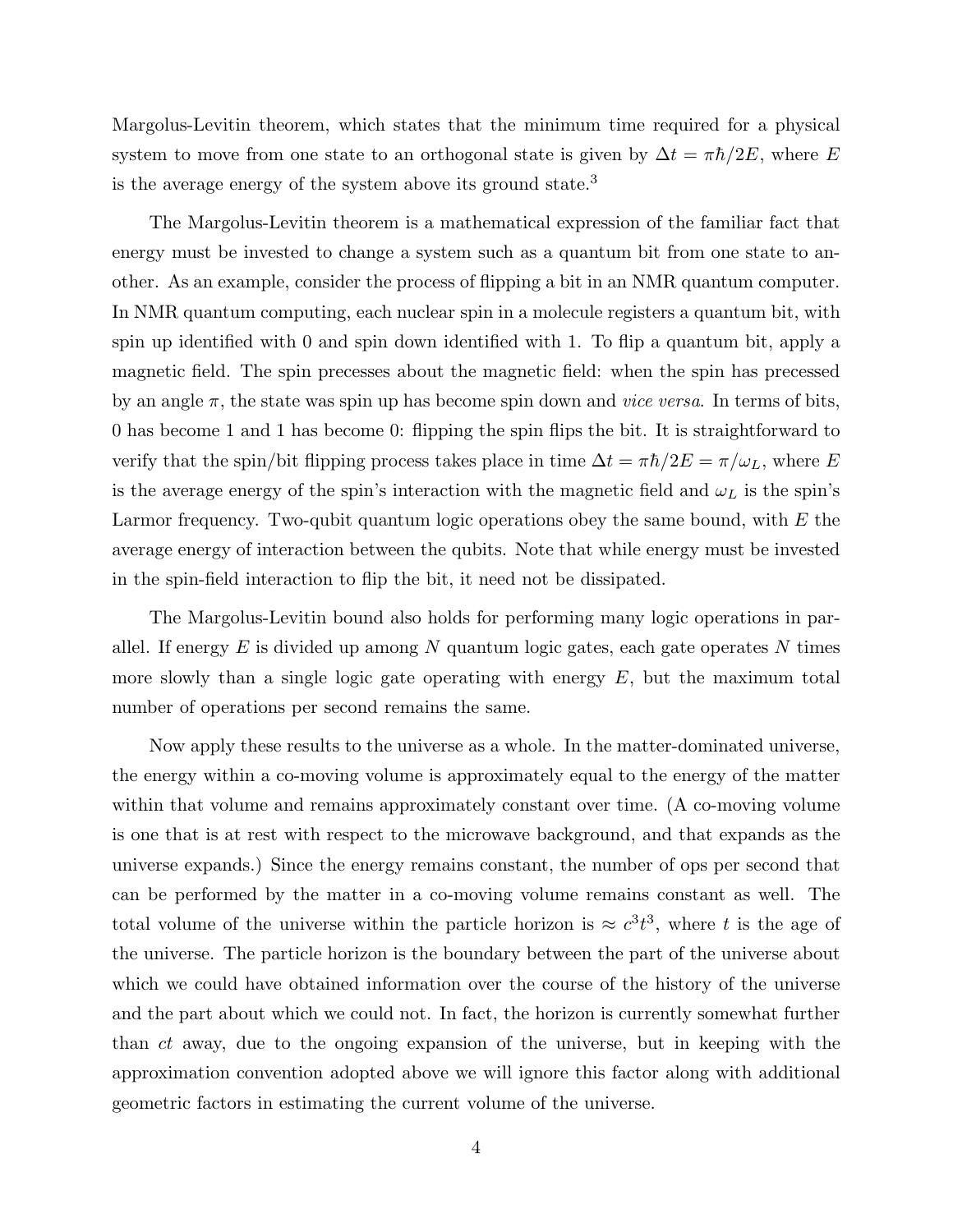The total number of ops per second that can be performed in the matter-dominated universe is therefore  $\approx \rho c^2 \times c^3 t^3 / \hbar$ , where  $\rho$  is the density of matter and  $\rho c^2$  is the energy density per unit volume. Since the number of ops per second in a co-moving volume is constant, and since the universe has been matter dominated for most of its history, we have

$$
\#\text{ops} \approx \rho c^5 t^4 / \hbar. \tag{1}
$$

Insertion of current estimates for the density of the universe  $\rho \approx 10^{-27} \text{kg/m}^3$  and the age of the universe  $t \approx 10^{10}$  years, we see that the universe could have performed  $\approx 10^{120}$  ops in the course of its history.

A more revealing form for the number of ops can be obtained by noting that our universe is close to its critical density. If the density of the universe is greater than the critical density, it will expand to a maximum size and then contract. If the density is less than or equal to the critical density, it will expand forever. The critical density can be estimated by a simple, non-relativistic argument<sup>32</sup>. At the critical density, the kinetic energy of a galaxy at distance  $R$  is equal to its gravitational energy, so that the galaxy has just enough energy to move to infinite distance. Galaxies at distance  $R$  are moving away from our galaxy at a rate  $\approx HR$ , where  $H \approx 1/t$  is the Hubble constant. (H is somewhat smaller than  $1/t$  and is not in fact a constant, since the expansion is slowing over time. But  $H \approx 1/t$  to within the approximation convention adopted here.) The kinetic energy of a galaxy of mass m at distance R is therefore equal to  $mH^2R^2/2$ , and its potential energy is  $4\pi G m \rho R^2/3$ . Equating the galaxy's kinetic energy with its potential energy yields the critical density  $\rho_c = 3H^2/8\pi G \approx 1/Gt^2$ .

So for a matter-dominated universe at its critical density, the total number of ops that can have been performed within the horizon at time  $t$  is

$$
\#\text{ops} \approx \rho_c c^5 t^4 / \hbar \approx t^2 c^5 / G\hbar = (t/t_P)^2. \tag{2}
$$

Here  $t_P = \sqrt{G\hbar/c^5} = 5.391 \times 10^{-44}$  seconds is the Planck time — the time scale at which gravitational effects are of the same order as quantum effects.

In retrospect, it should come as no surprise that the number of elementary operations that can have been performed within the horizon over the lifetime of a universe at critical density should be some polynomial in  $t/t<sub>P</sub>$ . The number of operations per second is a function of the critical density  $\rho_c$  and the age of the universe t, together with the fundamental constants. The total number of operations is a dimensionless number, and so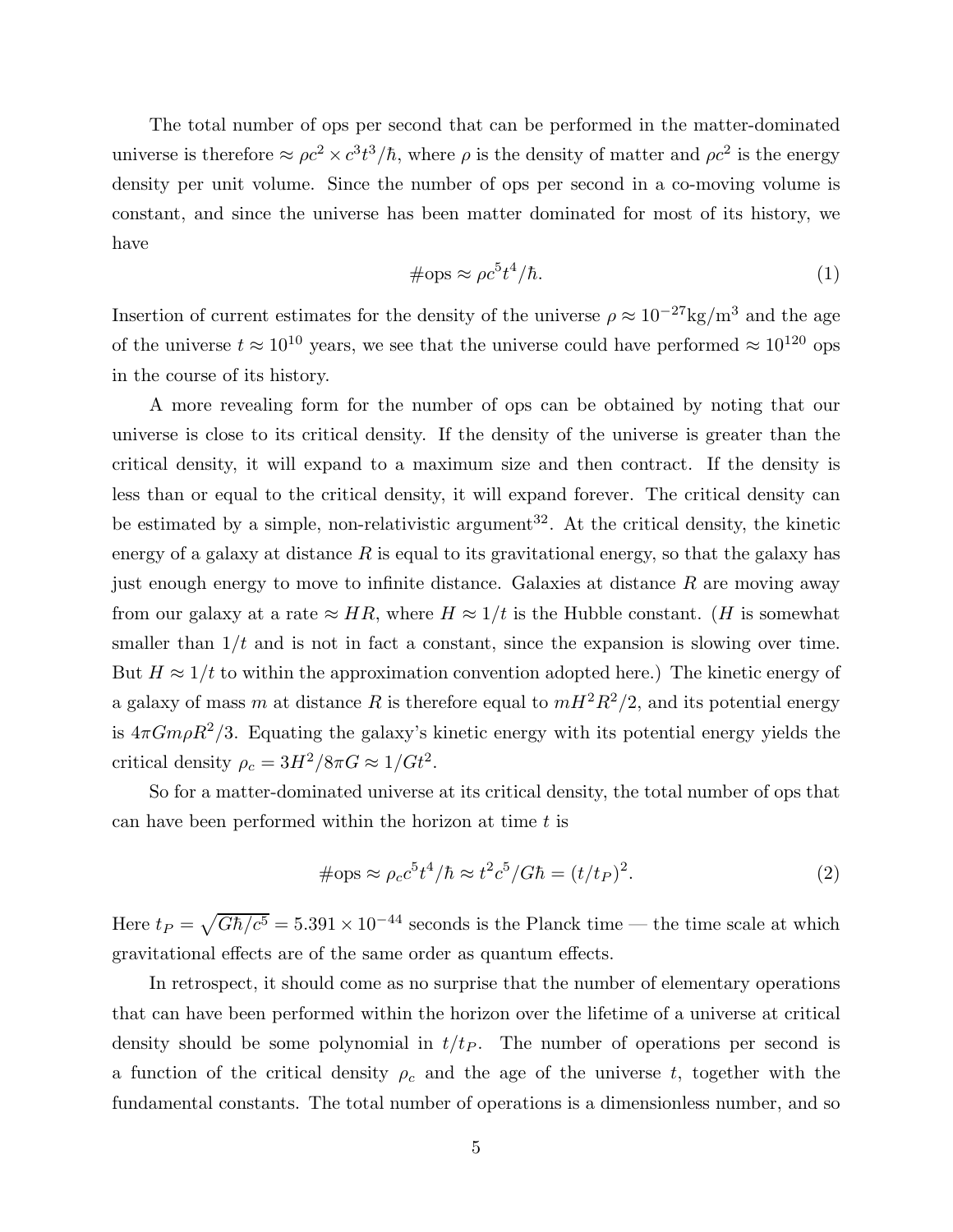should be a function of  $t/\tau$ , where  $\tau$  is a timescale that is a function of  $\hbar$ , c, and G. But the only such timescale is the Planck time. The reason that the number of ops performed within the horizon grows as  $(t/t_P)^2$  rather than simply  $t/t_P$  is that the total amount of matter within the horizon is growing with time: as the universe gets older, more and more galaxies come into view.

The previous paragraphs calculate the maximum number of operations that could be performed by the matter in the universe. What about the number of elementary operations that could be performed by the gravitational field? Care must be taken in estimating this number, as the Margolus-Levitin theorem that allows the calculation of the number of operations performed by a physical system is strictly quantum-mechanical in nature, and no complete quantum theory of gravity currently exists. With this caveat in mind, however, one can still provisionally apply the theorem, which as noted above states that the number of operations per second that can be performed by a physical system is bounded above by  $\approx E/\hbar$ , where E is the system's average energy above the ground state energy. The gravitational energy in the universe is negative and equal in magnitude to the positive energy of the matter in the universe, so that the total energy of the universe is zero. Since the Margolus-Levitin theorem enjoins the calculation of the number of ops per second using the average energy above the lowest energy that appears in the system's quantum state, the number of elementary operations that can be performed using gravitational energy is exactly equal to the number that can be performed using the energy in matter. Including the number of operations that can have been performed by gravitational energy (however one might accomplish such a feat!) then changes the overall number of operations by a factor of two. Even including gravitational energy, the total number of operations that can have been performed in the universe is  $\approx (t/t_P)^2 \approx 10^{120}$ .

It is instructive to compare the total number of operations that could have been performed using all the matter in the universe with the number of operations that have been performed by conventional computers. The actual number of elementary operations performed by all man-made computers is of course much less than this number. Because of Moore's law, about half of these elementary operations have been performed in the last two years. Let us estimate the total number of operations performed by man-made computers, erring on the high side. With  $\approx 10^9$  computers operating at a clock rate of  $\approx 10^9$  Hertz performing  $\approx 10^5$  elementary logical operations per clock cycle over the course of  $\approx 10^8$ seconds, all the man-made computers in the world have performed no more than  $\approx 10^{31}$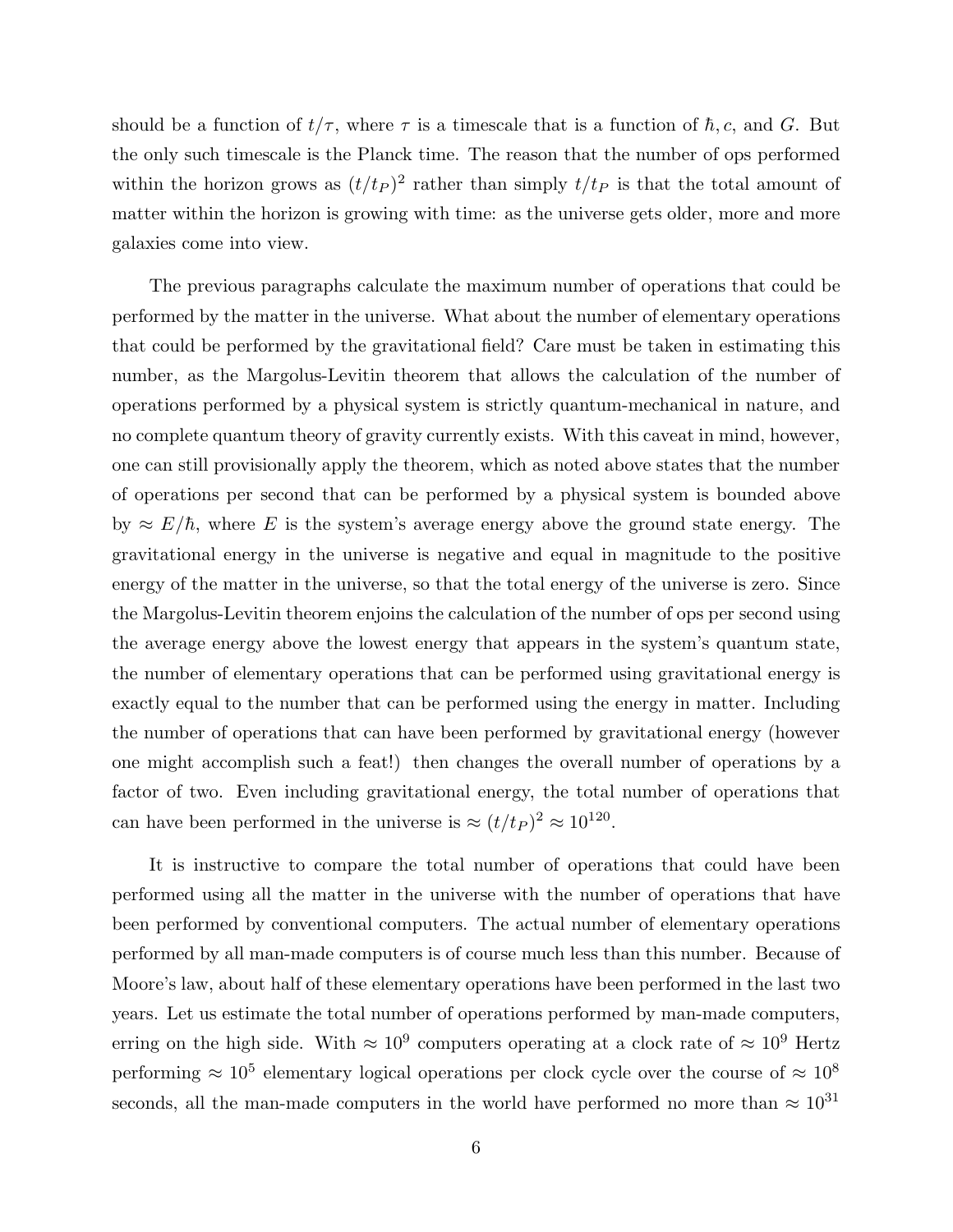ops over the last two years, and no more than approximately twice this amount in the history of computation.

What is the universe computing? In the current matter-dominated universe most of the known energy is locked up in the mass of baryons. If one chooses to regard the universe as performing a computation, most of the elementary operations in that computation consists of protons, neutrons (and their constituent quarks and gluons), electrons and photons moving from place to place and interacting with each other according to the basic laws of physics. In other words, to the extent that most of the universe is performing a computation, it is 'computing' its own dynamical evolution. Only a small fraction of the universe is performing conventional digital computations.

## 2. Number of bits

Information is registered by physical systems, and all physical systems can register information.<sup>1</sup> The amount of information, measured in bits, that can be registered by any physical system is equal to the logarithm to the base 2 of the number of distinct quantum states available to the system given its overall energy, volume, electric charge, etc.<sup>2</sup> In other words,  $I = S/k_B \ln 2$ , where S is the maximum entropy of the system and  $k_B = 1.38 * 10^{-23}$ joule/ $K$  is Boltzmann's constant.

To calculate the number of bits that can be registered by the universe requires a calculation of its maximum entropy, a calculation familiar in cosmology. The maximum entropy in the matter-dominated universe would be obtained by converting all the matter into radiation. (Luckily for us, we are not at maximum entropy yet!) The energy per unit volume is  $\rho c^2$ . The conventional equation for black-body radiation can then be used to estimate the temperature T that would be obtained if that matter were converted to radiation at temperature T:  $\rho c^2 = (\pi^2/30\hbar^3 c^3)(k_B T)^4 \sum_{\ell} n_{\ell}$ . Here  $\ell$  labels the species of effectively massless particles at temperature T (i.e.,  $m_{\ell}c^2 \ll k_B T$ ), and  $n_{\ell}$  counts the number of effective degrees of freedom per species:  $n_{\ell}$  = (number of polarizations) ∗ (number of particles/antiparticles) ∗ 1 (for bosons) or 7/8 (for fermions). Solving for the temperature for the maximum entropy state gives  $k_B T = (30\hbar^3 c^5 \rho/\pi^2 \sum_{\ell} n_{\ell})^{1/4}$ . The maximum entropy per unit volume is  $S/V = 4\rho c^2/3T$ . The entropy within a volume V is then  $S = (4k_B/3)(\pi^2 \sum_{\ell} n_{\ell}/30)^{1/4} (\rho c/\hbar)^{3/4} V^{1/4}$ . The entropy depends only weakly on the number of effectively massless particles.

Using the formula  $I = S/k_B \ln 2$  and substituting  $\approx c^3 t^3$  for the volume of the universe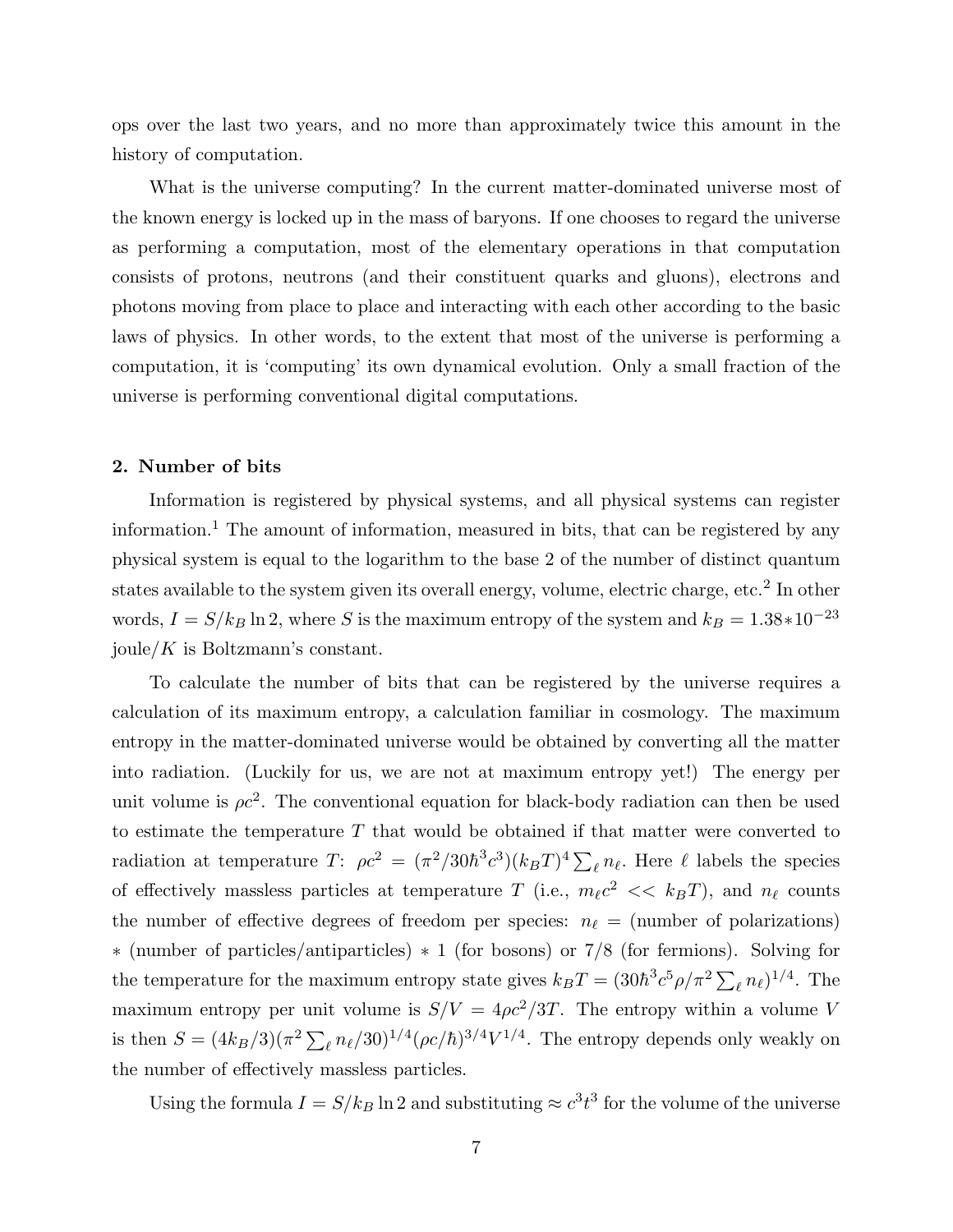gives the maximum number of bits available for computation:

$$
I \approx (\rho c^5 t^4 / \hbar)^{3/4} = (\text{\#ops})^{3/4}
$$
 (3)

The universe could currently register  $\approx 10^{90}$  bits. To register this amount of information requires every degree of freedom of every particle in the universe.

The above calculation estimated only the amount of information that could be stored in matter and energy and did not take into account information that might be stored on gravitational degrees of freedom. The calculation of the amount of information that can be stored by a physical system is intrinsically quantum mechanical. Accordingly, just as in the calculation of the number of operations that could be performed by the gravitational field, an accurate account of the amount of information that can be registered gravitationally must await a full quantum theory of gravity. With this caveat in mind, note that the Bekenstein bound<sup>28−30</sup> together with the holographic principle<sup>35−37</sup> implies that the maximum amount of information that can be registered by any physical system, including gravitational ones, is equal to the area of the system divided by the the square of the Planck length,  $\ell_P^2 = \hbar G/c^3$ . This limit is in fact attained by black holes and other objects with event horizons. Applying the Bekenstein bound and the holographic principle to the universe as a whole implies that the maximum number of bits that could be registered by the universe using matter, energy, and gravity is  $\approx c^2 t^2 / l_P^2 = t^2 / t_P^2$ . That is, the maximum number of bits using gravitational degrees of freedom as well as conventional matter and energy is equal to the maximum number of elementary operations that could be performed in the universe,  $\approx 10^{120}$ .

Not surprisingly, existing man-made computers register far fewer bits. Over-estimating the actual number of bits registered in 2001, as above for the number of ops, yields  $\approx 10^9$ computers, each registering at  $\approx 10^{12}$  bits, for a total of  $\approx 10^{21}$  bits.

## 3. Large Numbers

Three quarters of a century ago, Eddington noted that two large numbers that characterize our universe happen to be approximately equal.<sup>38</sup> In particular, the ratio between the electromagnetic force by which a proton attracts an electron and the gravitational force by which a proton attracts an electron is  $\alpha = e^2/Gm_em_p \approx 10^{40}$ . Similarly, the ratio between the size of the universe and the classical size of an electron is  $\beta = ct/(e^2/m_ec^2) \approx 10^{40}$ . The fact that these two numbers are approximately equal is currently regarded as a coincidence, although Dirac constructed a theory in which they are equal by necessity. Dirac's theory is not favored by observation.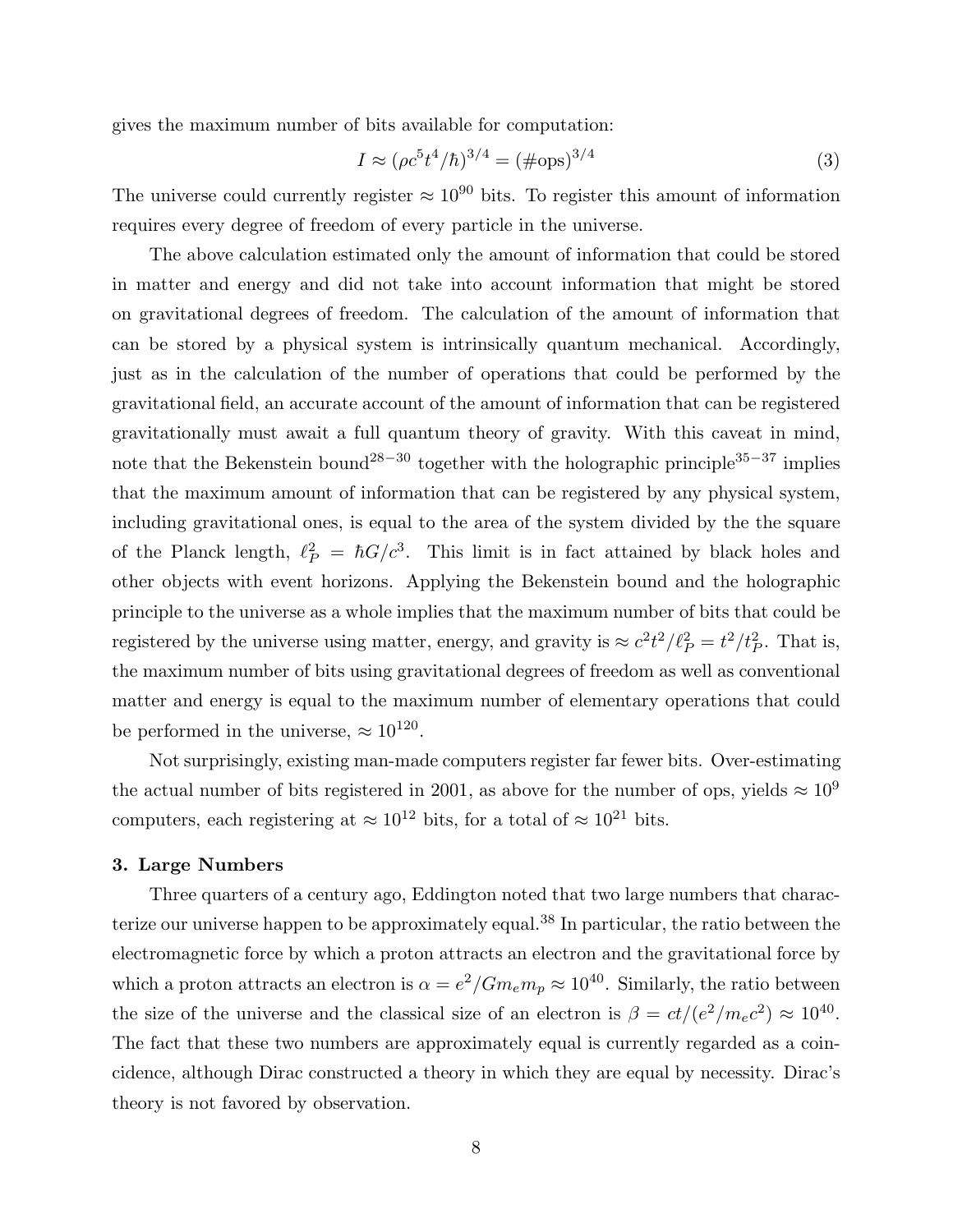A third large number, the square root of the number of baryons in the universe,  $\gamma = \sqrt{\rho c^3 t^3/m_p}$  is also  $\approx 10^{40}$ . This is not a coincidence given the values of  $\alpha$  and  $\beta$ :  $\alpha\beta \approx \gamma^2$  in a universe near its critical density  $\rho_c \approx 1/Gt^2$ .

The astute reader may have noted that the number of operations that can have been performed by the universe is approximately equal to the Eddington-Dirac large number cubed. In fact, as will now be shown, the number of ops is necessarily approximately equal to  $\beta \gamma^2 \approx \alpha \beta^2 \approx 10^{120}$ . This relation holds true whether or not  $\alpha \approx \beta \approx \gamma$  is a coincidence. In particular,

$$
\beta \gamma^2 = (\rho c^5 t^4 / \hbar) (\hbar c / e^2) (m_e / m_p) = \text{\#ops} * (137 / 1836) \tag{4a}
$$

Similarly,

$$
\alpha \beta^2 = (t/t^P)^2 (\hbar c/e^2)(m_e/m_p) = \text{\#ops} * (137/1836) \tag{4b}
$$

That is, the number of ops differs from the Eddington-Dirac large number cubed by a factor of the fine structure constant times the proton-electron mass ratio. Since the number of ops is  $\approx 10^{120}$ , as shown above, and the fine-structure constant times the proton-electron mass ratio is  $\approx 10$ , the number of ops is a factor of ten larger than the Eddington-Dirac large number cubed.

In other words, whether or not the approximate equality embodied by the Eddington-Dirac large number is a coincidence, the fact that the number of operations that can have been performed by the universe is related to this large number is not. These numerical relations are presented here for the sake of completeness. The author encourages the reader not to follow in Dirac's footsteps and take such numerology too seriously.

## 4. Computation in the radiation-dominated universe

The energy density of the universe became dominated by matter about 700, 000 years after the big bang. Before that time (with the exception of the first fraction of a second), the energy density of the universe was dominated by radiation, i.e., particles whose mass energy  $mc^2$  is much less than their kinetic energy  $k_B T$ . In the radiation-dominated universe, the total energy in a co-moving volume is not constant. As the universe expands, the wavelength of the radiation is stretched by the scale factor a, which increases as  $t^{1/2}$ , so that the energy in an individual photon or particle of radiation is decreased by the same factor. Accordingly, if the energy in the radiation-dominated universe available for computation at time  $t_1$  is E, the energy available at an earlier time  $t_0$  is  $E(t_1/t_0)^{1/2}$ . Note that this result is independent of the total number of species of massless particles as long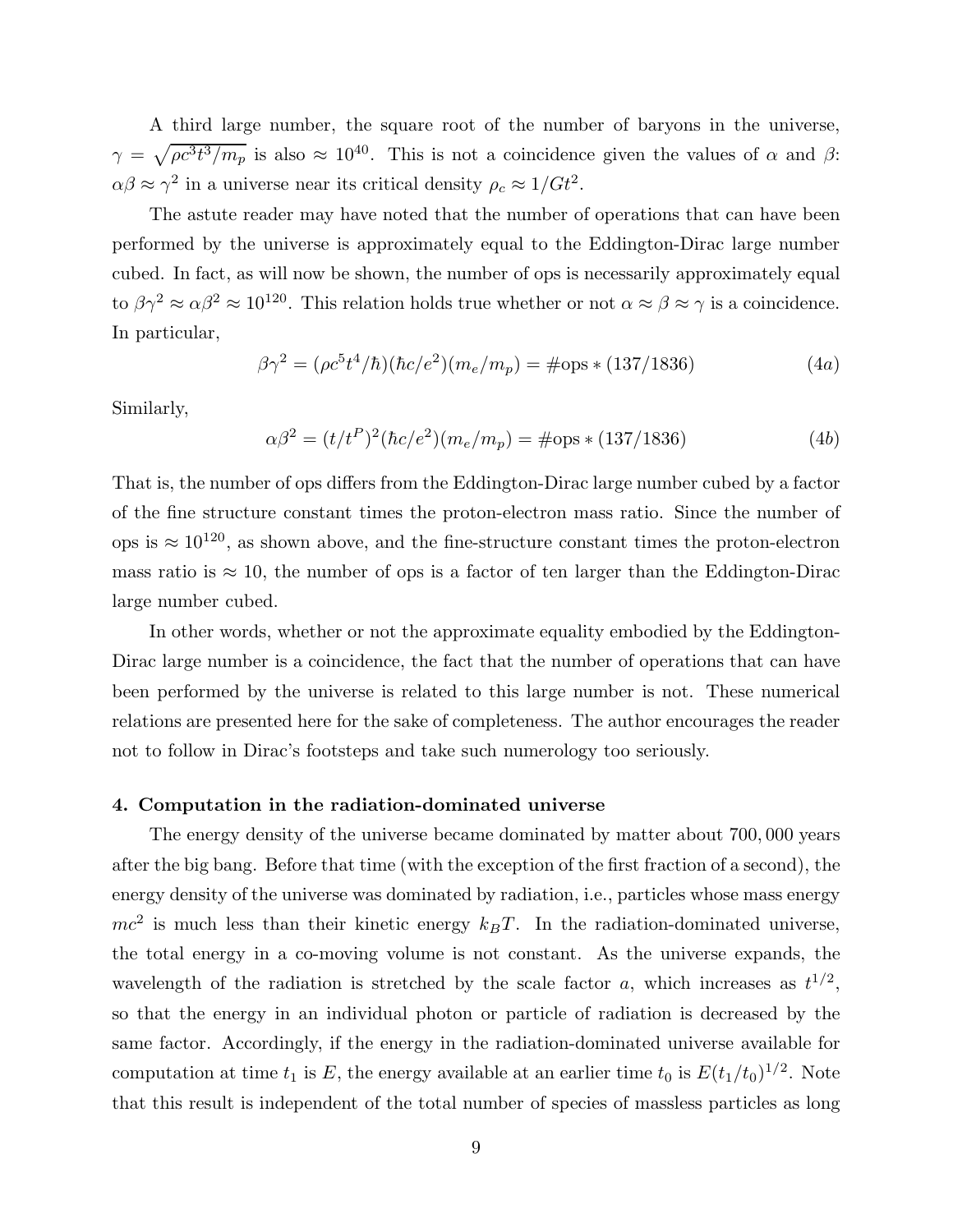as no phase transition takes place in which a species of particle goes from being effectively massless to massive between  $t_0$  and  $t_1$ .

In other words, as  $t \to 0$ , the total energy available for computation in the radiationdominated universe diverges. Rephrased in computational terms, the number of operations per second that can be performed in the radiation-dominated universe diverges as  $t \to 0$ . At first, this fact might seem to imply that the total number of operations performed in the radiation-dominated universe is formally infinite. However, as will now be seen, this is not the case.

The total number of operations that can have been performed within a co-moving volume is

$$
\#\text{ops} = (2E/\pi\hbar) \int_{t_0}^{t_1} (t_1/t)^{1/2} dt = (4E/\pi\hbar)(t_1 - \sqrt{t_1 t_0}).\tag{5}
$$

But since  $2(t_1 - t_0) \ge 2(t_1 - \sqrt{t_1 t_0}) \ge t_1 - t_0$ , the total number of operations that can have been performed in the radiation-dominated universe over a time interval  $t_1 - t_2$  in a co-moving volume with energy  $E$  at time  $t_1$  is no more than twice the number that can have been performed in the matter-dominated universe in a co-moving volume with the same energy over the same amount of time. Accordingly, the formulae for the number of operations derived above for the matter-dominated universe also hold for the radiationdominated universe to within the accuracy of our approximation.

This result — that the amount of information processing in the radiation-dominated universe is finite even as  $t \to 0$  — provides a partial answer to a question posed by Dyson,<sup>39</sup> who addressed the problem of the amount of information processing possible during the 'big crunch.' The big crunch is the time inverse of the big bang, in which a closed universe contracts to a singularity. The results derived here for the number of operations and number of bits available for computation hold equally for the big bang and the big crunch. Equation (5) shows that the amount of computation that can be performed in the radiation-dominated universe is finite, whether during the big bang or the big crunch. To perform an infinite number of operations would require that the amount of energy in a co-moving volume goes to infinity at a rate  $1/t$  or faster as  $t \to 0$ . As will be seen below, quantum gravitational considerations make it unlikely that an infinite number of ops can be performed as  $t \to 0$ .

Now calculate the number of bits available in the radiation-dominated universe. The calculation is almost identical to that leading to equation (3), with the sole difference that here the dominant form of energy (the radiation) is already assumed to be in a maximum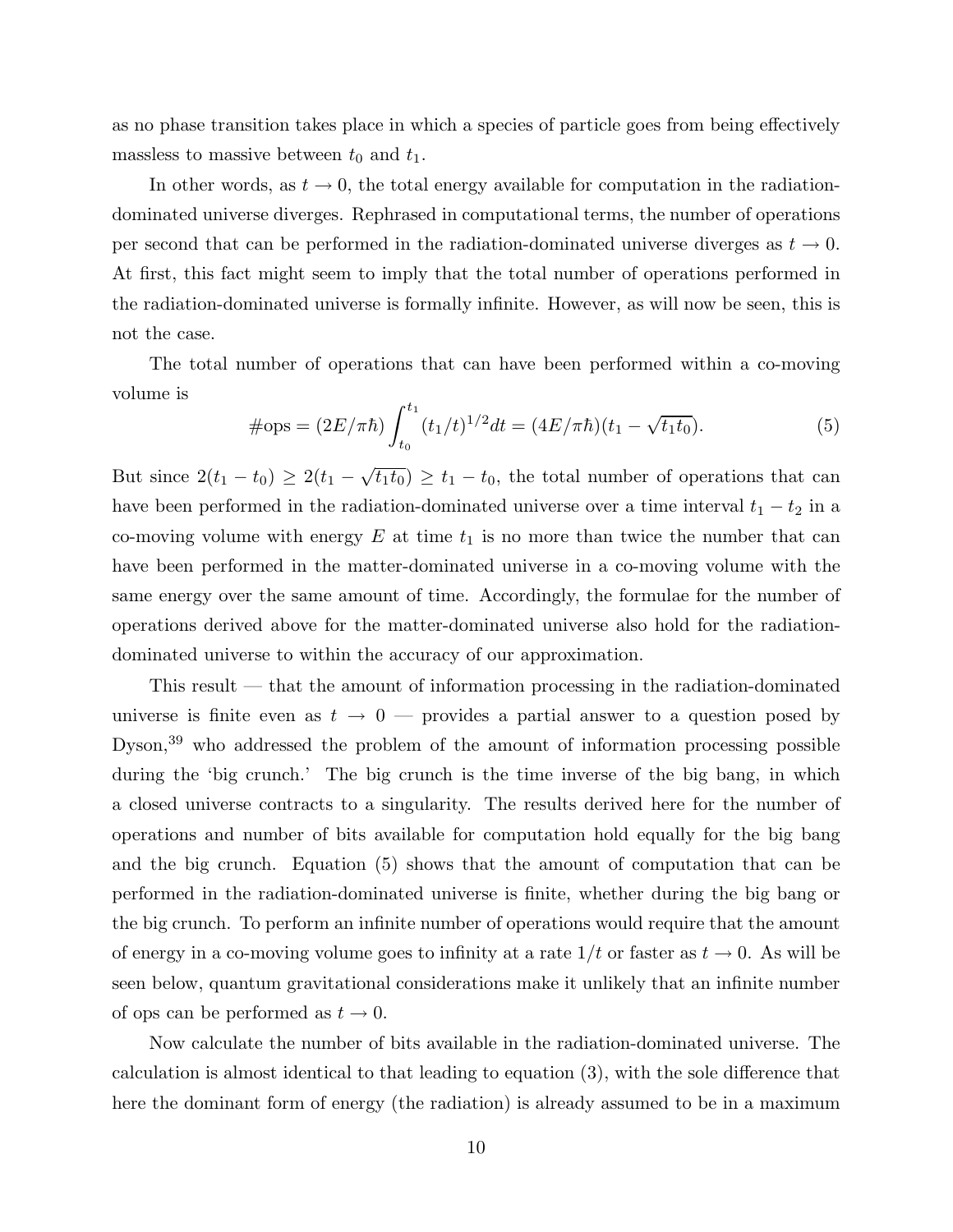entropy state, unlike the matter in the matter-dominated universe. The number of bits available is

$$
I = S/k_B \ln 2 = 4E/3 \ln 2k_B T = (4/3 \ln 2)(\text{\#ops})^{3/4} D^{1/4},\tag{6}
$$

where  $D = (\pi^2/30) \sum_{\ell} n_{\ell}$  (recall that  $n_{\ell}$  is the number of effective degrees of freedom for the  $\ell$ 'th species of effectively massless particle). As long as  $k_BT$  is below the grand unification threshold of  $2 \times 10^{16}$  GeV,  $(T \approx 10^{29} K)$ , then  $D^{1/4} \approx 1$ , and the number of bits available for computation is  $\approx \text{\textsterling}^{3/4}$ , just as in the matter-dominated universe. If one includes the number of bits that might be stored in gravitational degrees of freedom, then the total number of bits available is  $\approx (t/t_P)^2 \approx \text{\#ops}$ , just as in the matter-dominated universe.

The formulae for the number of elementary operations and number of bits available are essentially the same for the radiation-dominated universe and the matter-dominated universe. That is not to say that the radiation- and matter-dominated universes are computationally similar in all respects. The matter-dominated universe is far from thermal equilibrium: most of the energy is in the form of free energy, which is available for conversion to useful work via, e.g., nuclear fusion. Most of the matter is in the form of the quarks and gluons that provide the structural stability of baryons. In the radiation-dominated universe, by contrast, most of the energy is in the form of effectively massless particles at thermal equilibrium so that there is little free energy available and structural stability is hard to maintain. In other words, the matter-dominated universe is a much more friendly environment for conventional digital computation, not to mention for life as we know it.

#### 5. Computation in the inflationary universe

The results derived above put limits on the amount of computation that can have taken place in the universe from the Big Bang on. The dynamics of the Big Bang is governed by the Standard Model of elementary particles, which is well-established to temperatures of at least  $k_BT \approx 100$  GeV, corresponding to a time of no more than  $10^{-10}$  seconds after the universe began. How far back the Big Bang extends, and what happened before the Big Bang is not precisely known. In addition, although the Big Bang model accurately describes features of the observed universe such as its expansion, the abundances of light elements, and the cosmic microwave background, it fails to account for the universe's observed flatness, homogeneity, and isotropy (as well as other features such as the scarcity of magnetic monopoles). Put more colloquially, the Big Bang model does not account for the observed fact that the night sky looks qualitatively the same in all directions: in the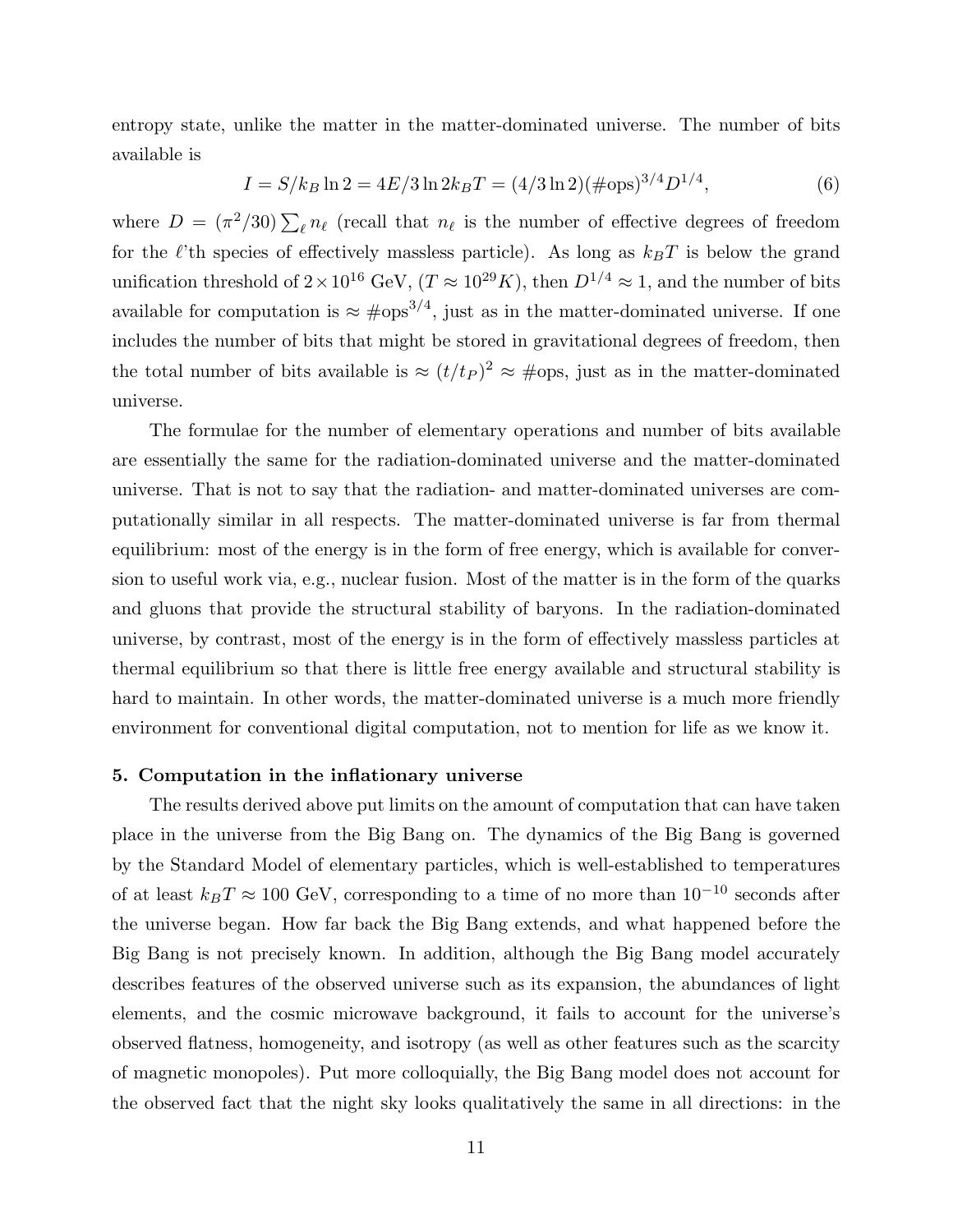standard Big Bang model, sufficiently distant pieces of the observed universe were never in causal connection and so have no particular reason to be similar.

This apparent difficulty is resolved by recently developed inflationary cosmologies.<sup>33–34</sup> In these cosmologies, the scale factor for the universe grows at an exponential rate for some period of time, effectively 'stretching out' the universe from an initially small, causally connected volume to a large, causally unconnected volume. Since the observed universe now originates from a causally connected volume, its homogeneity and isotropy can be explained (as well as its flatness, the lack of magnetic monopoles, etc.). The details of the inflationary scenario depend on physics beyond the standard model, but its predictions are sufficiently compelling that it has been adopted by many cosmologists as a promising provisional theory of the very early universe.

The amount of computation that can have been performed during the inflationary universe is readily calculated. Inflation occurs when the scale factor a of the universe is accelerating:  $\ddot{a} > 0$ . The Hubble parameter  $H = \dot{a}/a$  measures the rate of expansion of the universe, as above. For simplicity, concentrate on a universe at critical density. For such a universe,  $H = \sqrt{8\pi G \rho_c/3c^2}$ , as above. In the very early universe, the energy density  $\rho_c$ could be supplied by a scalar field (the 'inflaton') or by an effective cosmological constant. During inflation, the scale factor grows exponentially at a rate  $H$ . Such a universe locally appears to be a De Sitter space and possesses an horizon at distance  $\approx c/H$ : an inertial observer sees all matter accelerating away at a rate proportional to its distance. The energy within the horizon is  $\approx \rho_c c^3/H^3$  and the total number of elementary logical operations that can be performed per second within the horizon is  $\approx \rho_c c^3 / H^4 \hbar \approx 1 / t_P^2 H$ . Similarly, the total number of ops that can be performed within the horizon in a time  $t \approx 1/H$  is  $\approx 1/t_P^2 H^2$ . In other words, the amount of computation that can be performed within the horizon in the Hubble time is  $t^2/t_p^2$ , as in the critical matter-dominated and radiationdominated universes. By the holographic principle, the maximum information that can be stored within the horizon is equal to the horizon area  $\approx c^2/H^2$  divided by the Planck length squared. So the number of bits that can be registered within the horizon is no greater than  $t^2/t_P^2$ , as well.

As just shown, the formulae derived for number of bits and number of ops in a universe at critical density hold during inflation. The horizon scale is thought to go from the Planck scale at inflation to a scale between  $10^{10\pm6}$  times larger at the end of inflation. Accordingly, the universe can have performed no more than  $10^{20\pm12}$  ops on the same number of bits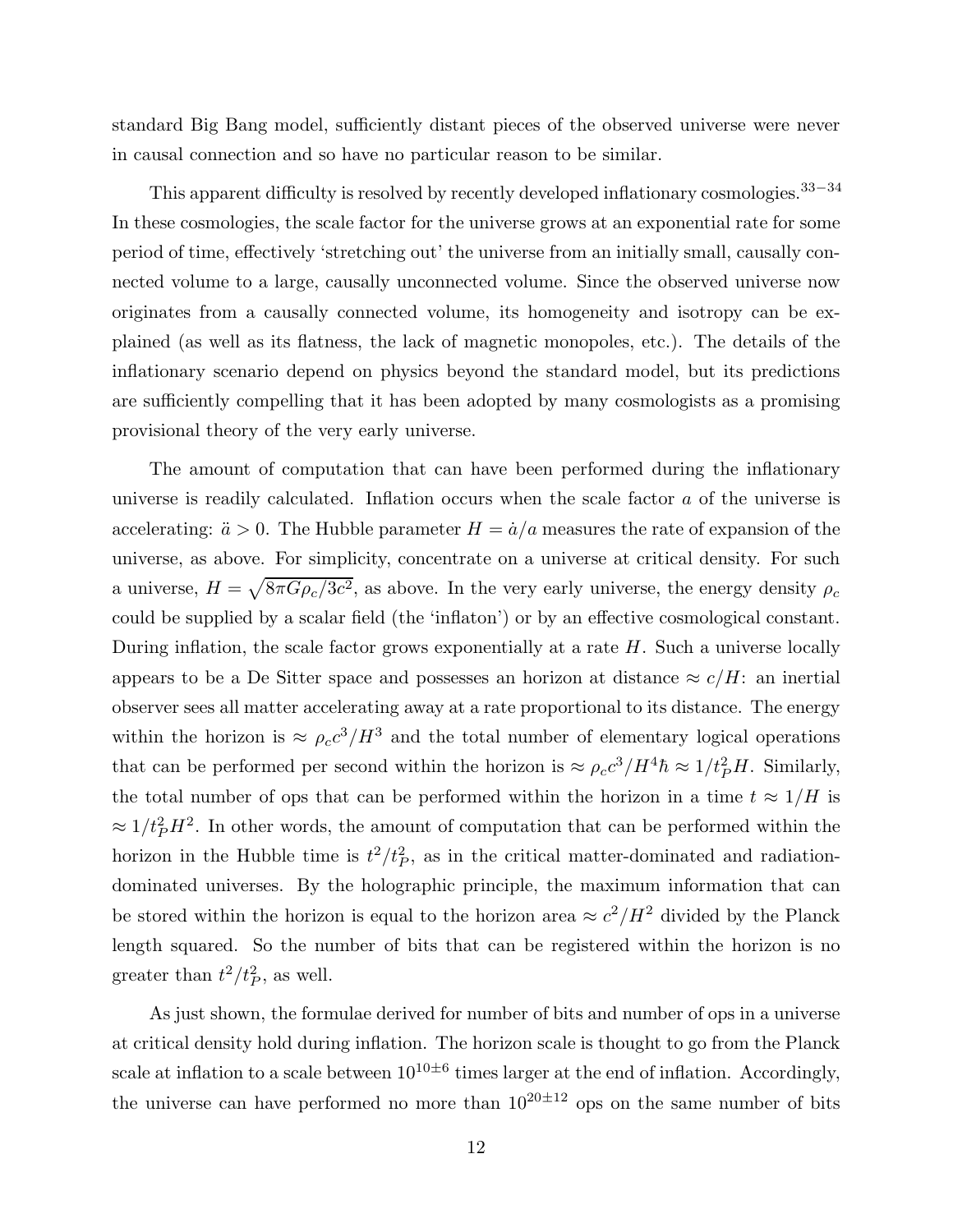within the horizon during inflation (the large uncertainties reflect the current theoretical uncertainties in the inflationary scenario). Inflation is followed by a period of matter creation and reheating leading up to the start of the hot Big Bang. The formulae derived for the universe at critical density hold for this stage as well.

Even though the amounts of computation that can have been performed during inflation are relatively small, there is one highly significant information-based process that occurs during inflation. Because the scale factor for the universe increases by  $\approx 50$  e-foldings  $(e^{50})$ , the volume of the initially causally connected section of the universe increases by  $\approx$  150 e-foldings. The resulting volume consists of causally unconnected sectors (separated by horizons as long as inflation persists). Although these sectors cannot participate in a joint computation (they cannot communicate with eachother), they have a much higher free energy and so a much higher maximum entropy than the initial volume. In other words, the exponential expansion can be regarded as a massive 'bit-creation' process. Indeed, Zizzi has suggested that inflation be regarded as adding new bits to a quantum computer, with the computation provided by the action of quantum gravity.<sup>35</sup>−<sup>36</sup> Recent results suggest that quantum gravitational systems can be thought of in terms of quantum computation,<sup>2,35−37</sup> a striking example of Wheeler's slogan, 'It from Bit.'<sup>40</sup> Quantum gravity provides a maximum energy density given by the Planck scale and a maximum bit density supplied by the holographic principle. Accordingly, the amounts of computation that can be performed in a quantum gravitational context are finite. Indeed, the fundamentally Planck-scale character of the limits derived above suggests that they hold equally in quantum gravity. But whether or not these limits hold for the first instant of the universe's existence is a question, like many raised here, whose answer must await the construction of a consistent theory of quantum gravity.

## 6. Discussion

The above sections calculated how many elementary logical operations that can have been performed on how many bits during various phases of the history of the universe. As noted above, there are three distinct interpretations of the numbers calculated. The first interpretation simply states that the number of ops and number of bits given here are upper bounds on the amount of computation that can have been performed since the universe began. This interpretation should be uncontroversial: existing computers have clearly performed far fewer ops on far fewer bits. As Moore's law progresses and as computers use fewer degrees of freedom per bit and less energy per logic operation, the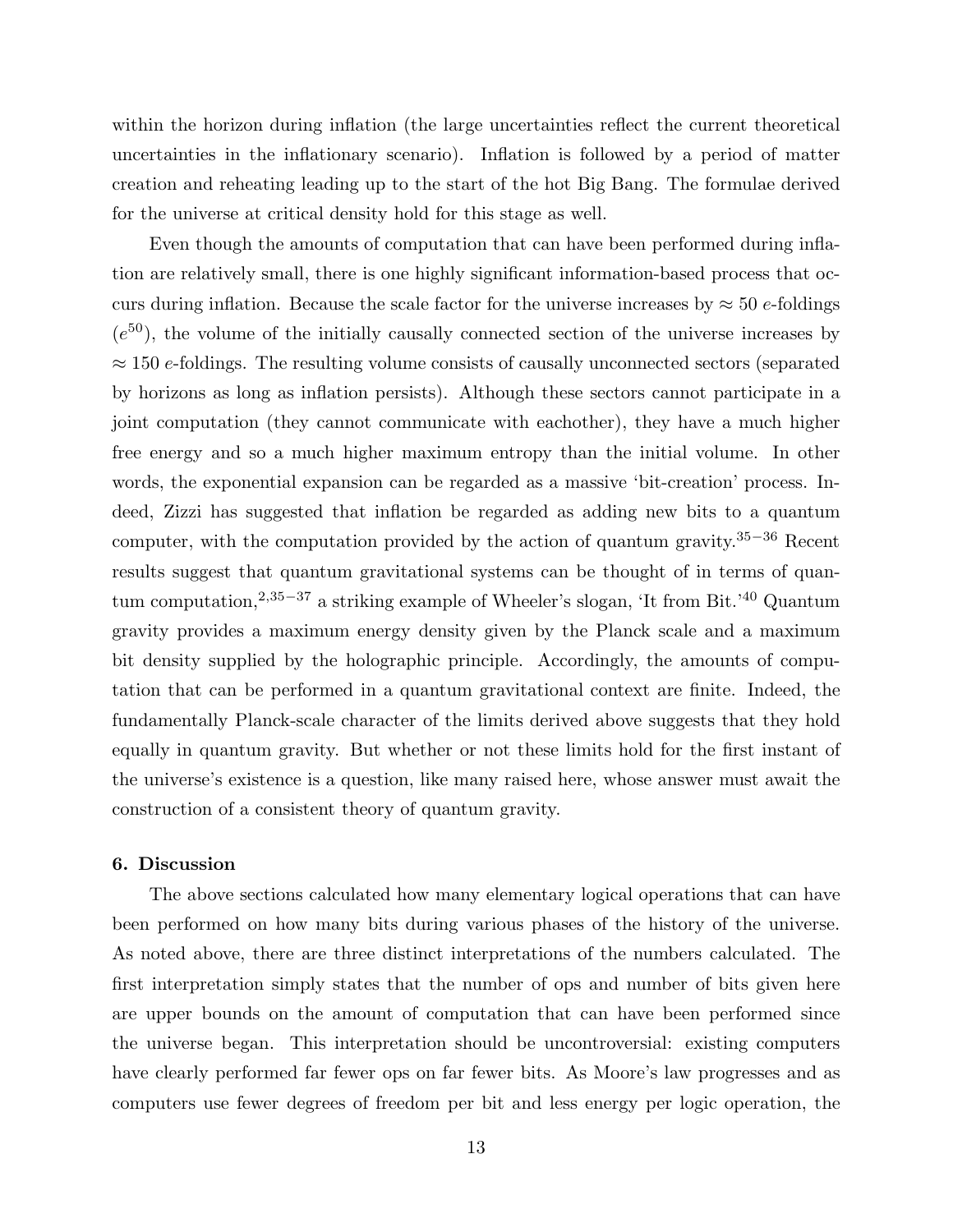number of bits and ops available will increase. Existing quantum computers already use the minimum number of degrees of freedom per bit and the minimum energy per operation. The maximum amount of computing power that will eventually be available to mankind is a question of considerable technological and social interest.<sup>41</sup> Of course, that maximum computing power is likely to remain far below the amounts calculated for the universe as a whole.

The second interpretation notes that the numbers calculated give a lower bound on the number of bits and the number of operations that must be performed by a quantum computer that performs a direct simulation of the universe. This interpretation should also be uncontroversial: quantum computers have been shown to be efficient simulators of any physical system that evolves according to local interactions.18−<sup>20</sup> In particular, a quantum computer can simulate the time evolution of any quantum system to an arbitrary degree of accuracy using the same number of degrees of freedom as the system, and a number of operations that is proportional to the time over which the system evolves. The universe is a physical system, and to simulate the time evolution of the universe, a quantum computer needs at least the same number of bits, and a number of operations at least as great as the total angle  $\int E dt/\hbar$  evolved by the system's state in Hilbert space. Open questions include the efficiency and robustness of such simulations. For example, how much overhead in terms of ops and bits is required to simulate the standard model of elementary particles? This is a question that could be answered using current techniques. How hard is it to simulate quantum gravity on a quantum computer? This is a question whose answer must await the construction of a self-consistent theory of quantum gravity. But the fact that quantum computers can efficiently simulate any theory that is locally finite and that can be described by local strictly positive transformations<sup>18</sup> is a strong indication that whatever the eventual theory of quantum gravity, it is efficiently simulatable on a quantum computer. A particularly striking demonstration of this last fact is Freedman's demonstration that quantum computers can efficiently simulate topological quantum field theories. $^{42}$ 

The third interpretation — that the numbers of bits and ops calculated here represent the actual memory capacity and number of elementary quantum logic operations performed by the universe — is more controversial. That the universe registers an amount of information equal to the logarithm of its number of accessible states seems reasonable. But to say that  $2 \int E dt / \pi \hbar$  is the number of elementary operations performed is equivalent to saying that the universe performes an 'op' every time some piece of it evolves by an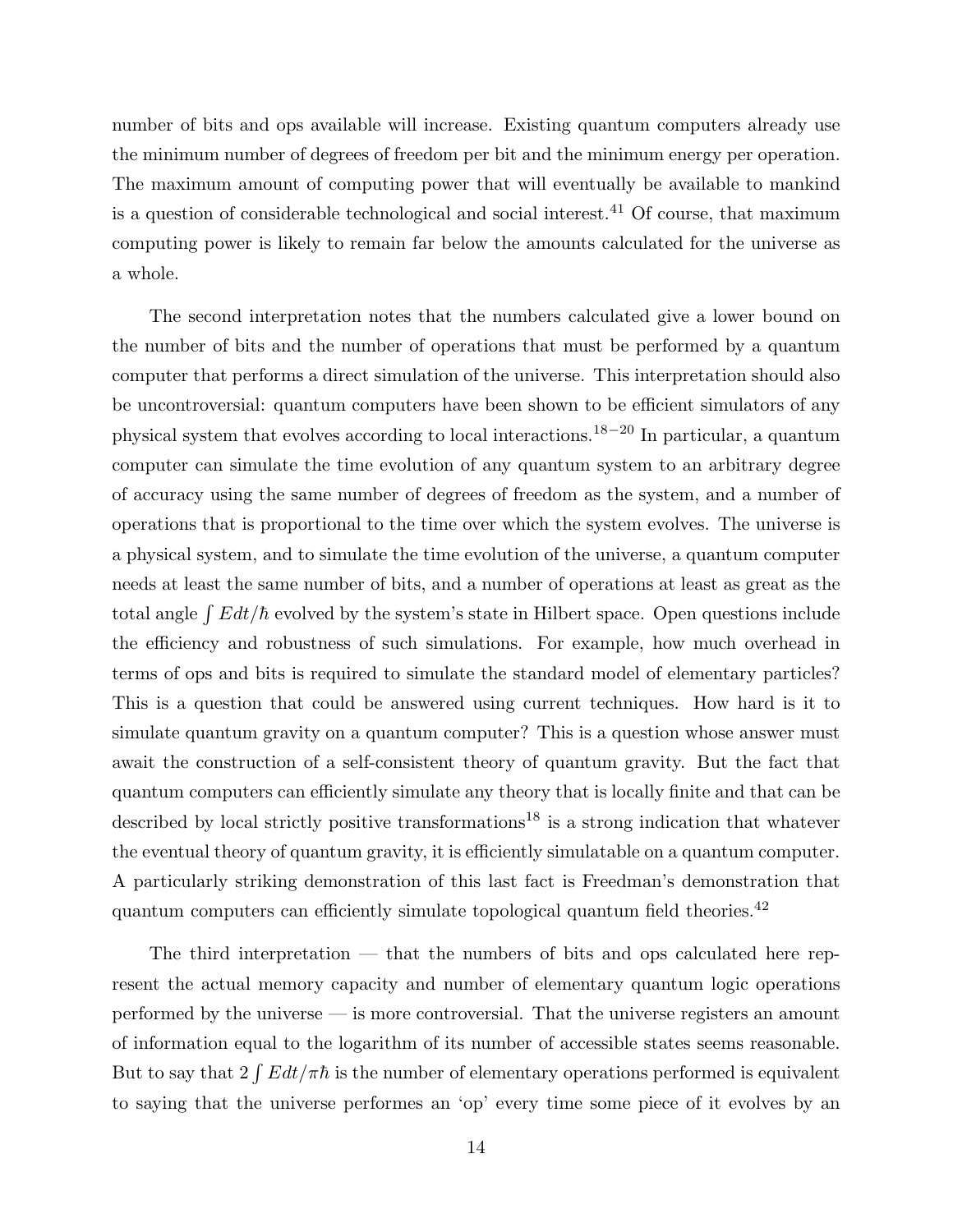average angle (or acquires an average phase)  $\pi/2$  in Hilbert space. In fact, for a quantum computer, this is a reasonable definition of an elementary quantum logic operations: to perform each quantum logic operation requires energy  $E$  to be made available for a time  $\pi\hbar/2E$ . And whenever energy E is available to some degrees of freedom for time  $\pi\hbar/2E$ , the state of those degrees of freedom evolves by an angle  $\pi/2$  in Hilbert space. In addition, almost any interaction between degrees of freedom, including fundamental interactions such as those in the standard model, supports quantum logic and quantum computation.<sup>12</sup>−16,<sup>43</sup> Accordingly, it seems plausible to identify an elementary quantum logic operation with the local evolution of information-carrying degrees of freedom by an angle of  $\pi/2$ . Whether or not this is a reasonable definition of an elementary operation for the universe as a whole is a question whose answer will have to await further results on the relationship between information processing and fundamental physics.

Is the universe a computer? The answer to this question depends both on the meaning of 'computer' and on the meaning of 'is.' On the one hand, the universe is certainly *not* a digital computer running Linux or Windows. (Or at any rate, *not yet*.) On the other hand, the universe certainly does represent and process information in a systematic fashion: as noted above, every spin can be taken to represent a bit, and every spin flip corresponds to a bit flip. Almost any interaction between degrees of freedom suffices to perform universal quantum logic on those degrees of freedom.<sup>12−13</sup> Such universal interactions include the fundamental interactions of quantum electrodynamics and of topological quantum field theories.<sup>12</sup>−16,42−<sup>43</sup> These results strongly suggest that the universe as a whole is capable of universal quantum computation. In such a 'universal' universal computer, every degree of freedom in the universe would register information, and the dynamics of those degrees of freedom would process that information: the amount of information and the amount of information processing possible can be calculated using the formulae derived above. Even if the universe is not a conventional computer, it can still compute.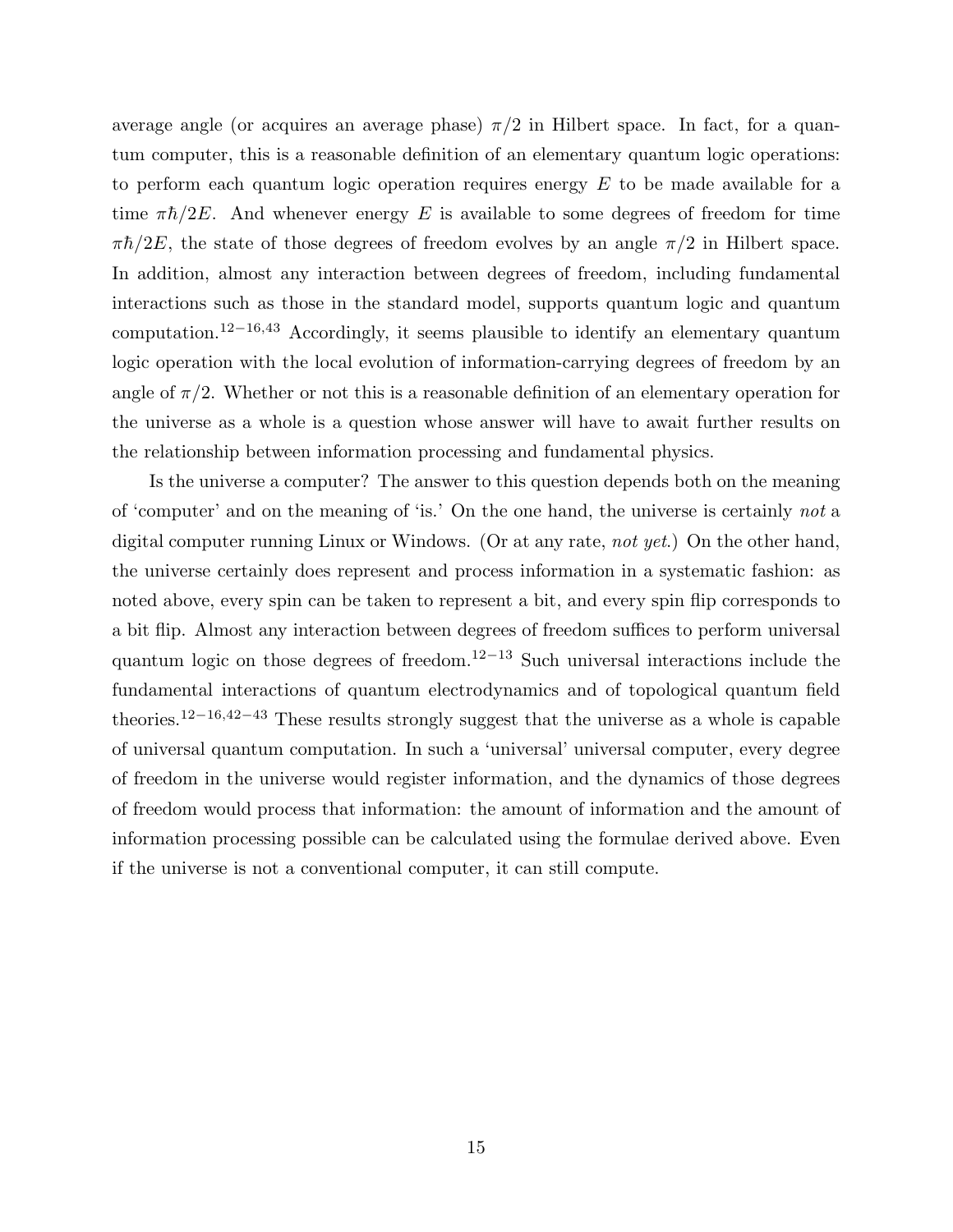# References:

- 1. Landauer, R., *Nature*, 335, 779-784 (1988).
- 2. Lloyd, S., *Nature*, (2000).
- 3. Margolus, N., Levitin, L.B., in *PhysComp96*, T. Toffoli, M. Biafore, J. Leao, eds. (NECSI, Boston) 1996; *Physica D* 120, 188-195 (1998).
- 4. Peres, A., *Quantum Theory: Concepts and Methods*, (Kluwer, Hingham) 1995.
- 5. Benioff, P., *J. Stat. Phys.* 22, 563 (1980).
- 6. Feynman, R.P., *Int. J. Theor. Phys.* 21, 467 (1982).
- 7. Deutsch, D., *Proc. Roy. Soc. Lond.* A 400, 97 (1985).
- 8. Lloyd, S., *Science*, 261, pp. 1569-1571 (1993).
- 9. Shor, P., in *Proceedings of the 35th Annual Symposium on Foundations of Computer Science*, S. Goldwasser, Ed., IEEE Computer Society, Los Alamitos, CA, 1994, pp. 124-134.
- 10. Lloyd, S., *Sci. Am.* 273, 140 (1995).
- 11. Divincenzo, D., *Science* 270, 255 (1995).
- 12. Lloyd, S., *Phys. Rev. Lett.*, 75, 346-349 (1995).
- 13. Deutsch, D., Barenco, A., Ekert, A., *Proc. Roy. Soc. A*, 449, 669-677 (1995).
- 14. Cirac, J.I., Zoller, P. *Phys. Rev. Lett.* 74, 4091-4094 (1995).
- 15. Turchette, Q.A., Hood, C.J., Lange, W., Mabuchi, H., Kimble, H.J., *Phys. Rev. Lett.*, 75, 4710-4713 (1995).
- 16. Monroe, C., Meekhof, D.M., King, B.E., Itano, W.M., Wineland, D.J., *Phys. Rev. Lett.*, 75, 4714-4717 (1995).
- 17. Grover, L.K., in *Proceedings of the 28th Annual ACM Symposium on the Theory of Computing*, ACM Press, New York, 1996, pp. 212-218.
- 18. Lloyd, S., *Science*, 273, 1073-1078 (1996).
- 19. Abrams, D., Lloyd, S., *Phys. Rev. Lett.* 81, 3992-3995, (1998).
- 20. Zalka, C., *Proc. R. Soc. Lond A. Mat.* 454, 313-322 (1998).
- 21. Cory, D.G., Fahmy, A.F., Havel, T.F., in *PhysComp96, Proceedings of the Fourth Workshop on Physics and Computation*, T. Toffoli, M. Biafore, J. Leão, eds., (New England Complex Systems Institute, Boston) 1996.
- 22. Gershenfeld, N.A., Chuang, I.L. *Science* 275, pp. 350-356 (1997).
- 23. Chuang, I.L., Vandersypen, L.M.K., Zhou, X., Leung, D.W., Lloyd, S., *Nature* 393, 143-146 (1998) May, 1998.